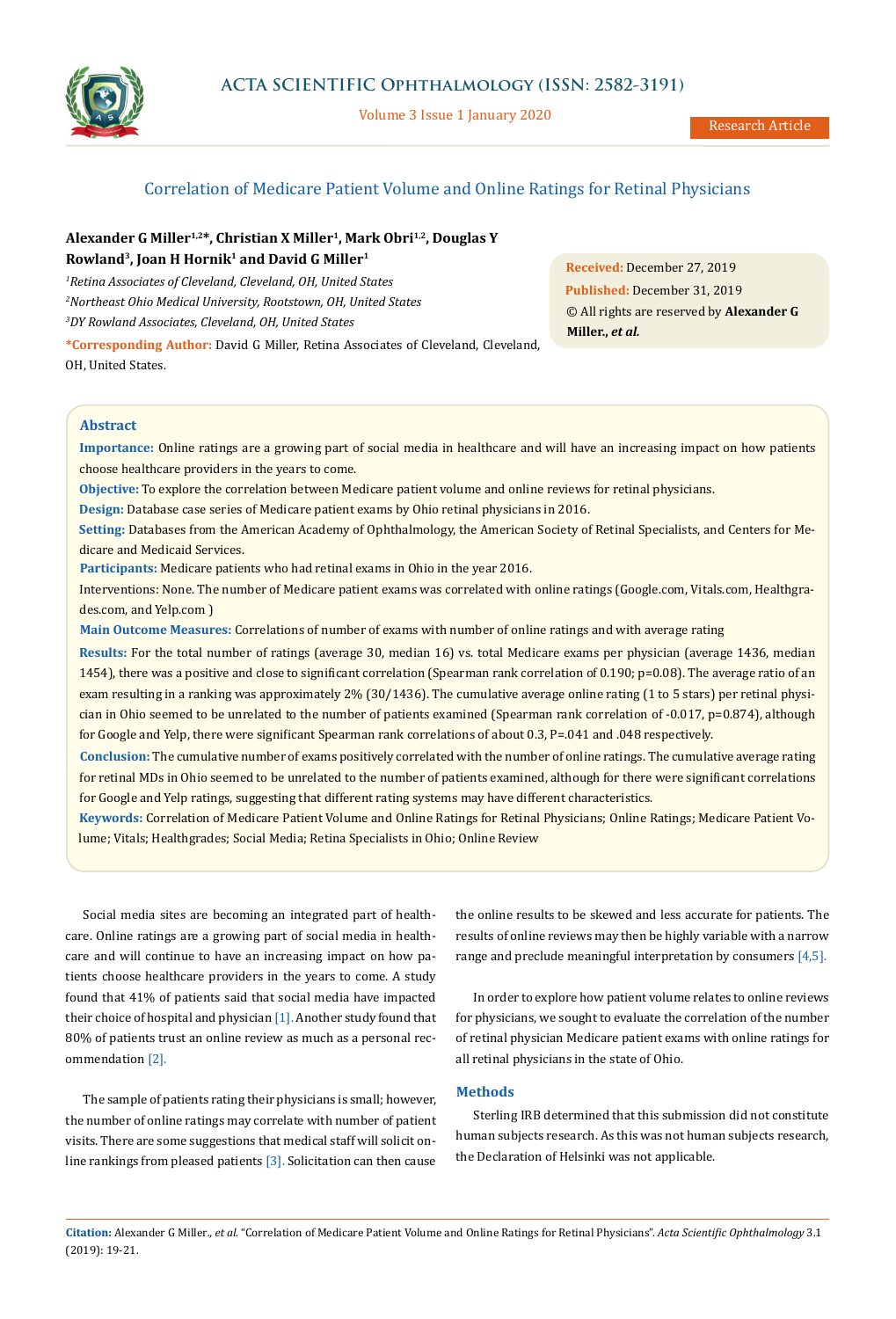Databases from the American Academy of Ophthalmology and American Society of Retinal Specialists were used to generate a list of retinal specialists in Ohio. The subspecialties retina-medical only and retina/vitreous-medical and surgery were used to refine the search. Total Medicare patient exams for each physician in 2016 were gathered from the Centers for Medicare and Medicaid Services (CMS) and tabulated using the Current Procedural Terminology (CPT) codes for eye exams (New patient 92002, 92004; Established patient 92012, 92014) and evaluation and management codes (New patient 99202-99205, Established patient 99211-99215). The number of ratings and average value of ratings were recorded from four different online physician rating services: Google.com, Vitals.com, Healthgrades.com, and Yelp.com. A cumulative summary was calculated for each physician. The statistical analysis used the Spearman rho rank correlation coefficient due to the presence of extreme values with p-values based on testing the null hypothesis of zero correlation.

#### **Results**

A total of 90 retina specialists in Ohio had their data examined; 88 yielded data usable for analysis. The number of reviews for each site is shown in Figure 1. For the total number of ratings, there was a positive and close to significant correlation (Spearman rank correlation of 0.190; p=0.08) (Figure 2). The average ratio of an exam resulting in a ranking was approximately 2% (30/1436). The cumulative average online rating (1 to 5 stars) per retinal physician in Ohio seemed to be unrelated to the number of patients examined (Spearman rank correlation of -0.017, p=0.874) (Figure 3). For Google and Yelp average online rating (1 to 5 stars) vs. total CMS exams per physician, there were significant Spearman rank correlations of about 0.3, P=.041 and .048 respectively. However, these sites combined for a small share of total reviews (274/2653 or 10.3%).



**Figure 1:** Number of reviews for each website.

### **Discussion and Conclusion**

For physicians seeing more patients, we would expect a correlation of more total online rankings. There was a positive correlation for this when considering all online ranking sites in this review. If the number of patients ranking a physician is well correlated with patient visit volume, this adds validity to online rankings.



20

**Figure 2:** Total number of reviews vs. number of CMS visits per retinal specialist (visits divided by 100).



**Figure 3:** Average rating, all sites, vs. number of CMS visits per retinal specialist (visits divided by 100).

On the other hand, we would not expect the average rating of a retinal physician to be affected by the number of patient exams performed. However, two of the online ranking sites show a correlation between number of exams and average rankings. There should be no correlation between the average ranking (1-5 stars, for example) and number of exams performed. The reasons for such a result in this limited review could be multifactorial, such as intrinsic differences to the rating sites. Another such possibility would be solicitation of favorable reviews that may skew the results. If physicians or staff are soliciting reviews from pleased customers, and directing them to certain online rating sites, the average rating of these physicians on these rating sites will be artificially higher and will increase more with higher number of CMS exams, compared with physicians with fewer CMS exams. Interestingly, when assessing the cumulative average rating across all 4 rating sites, there was no correlation to number of CMS exams.

This limited review of online ratings correlating with CMS exams count has several shortcomings. Some of the study weaknesses included the low number of rankings (median 16) versus the number of visits (median 1454), suggesting very few patients

**Citation:** Alexander G Miller*., et al.* "Correlation of Medicare Patient Volume and Online Ratings for Retinal Physicians". *Acta Scientific Ophthalmology* 3.1 (2019): 19-21.